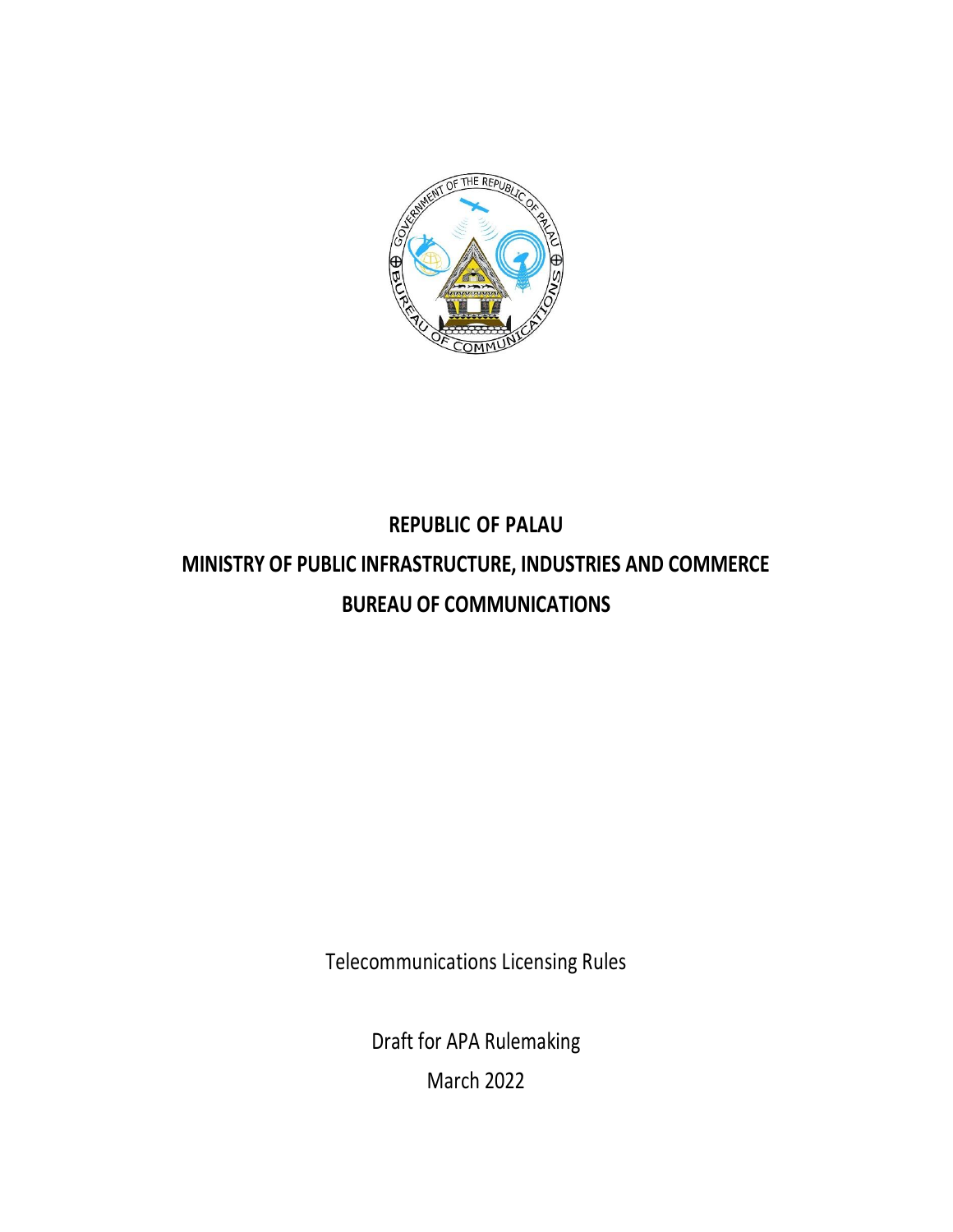## **Contents**

| §29. Approval to provide additional telecommunications networks and telecommunications services  14 |  |
|-----------------------------------------------------------------------------------------------------|--|
|                                                                                                     |  |
|                                                                                                     |  |
|                                                                                                     |  |
|                                                                                                     |  |
|                                                                                                     |  |
|                                                                                                     |  |
| §36. Proper functioning of telecommunications networks and telecommunications services  16          |  |
|                                                                                                     |  |
|                                                                                                     |  |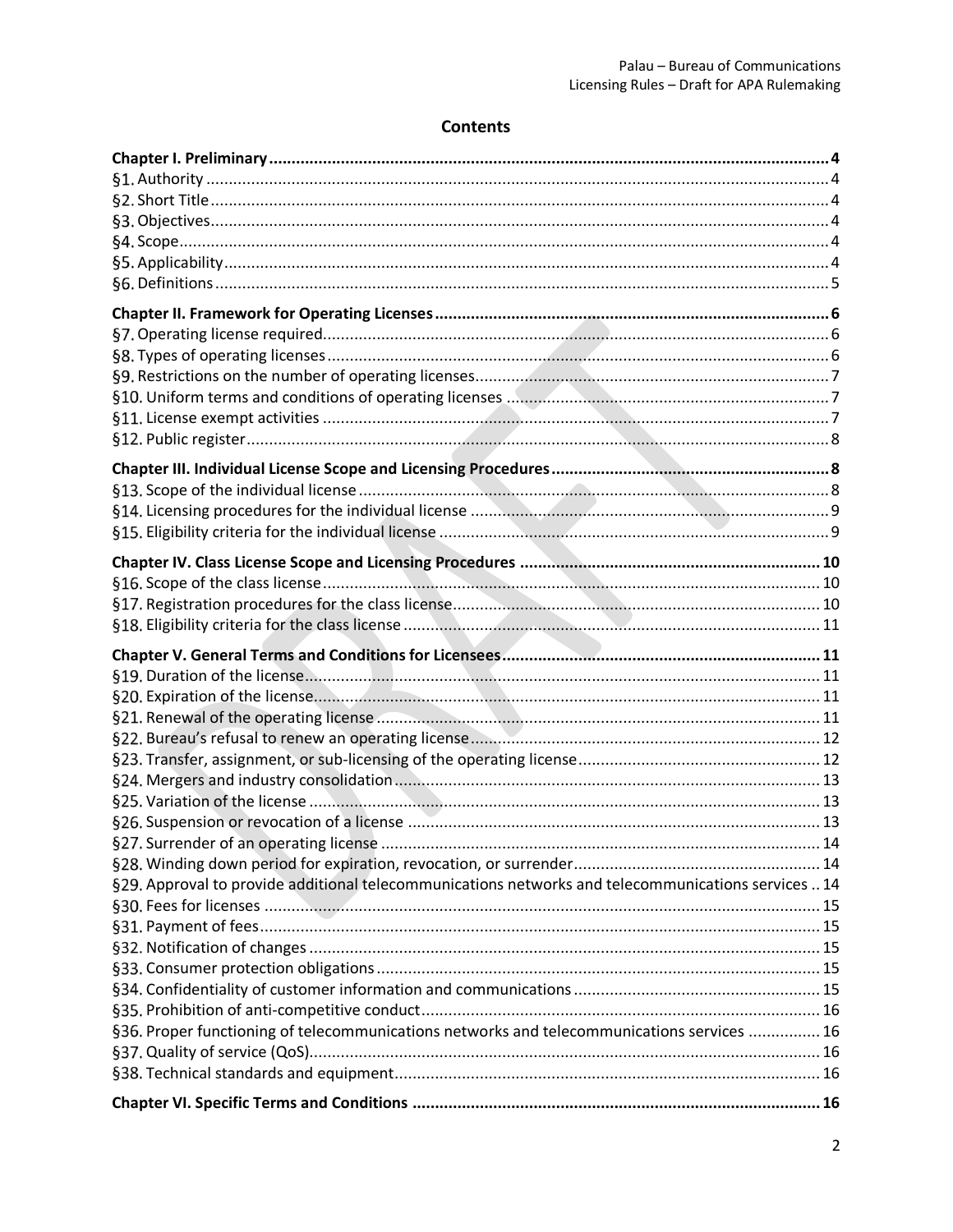| §55. Transition provisions for persons subject to §401(b) and §706(a) of the Act 19 |  |
|-------------------------------------------------------------------------------------|--|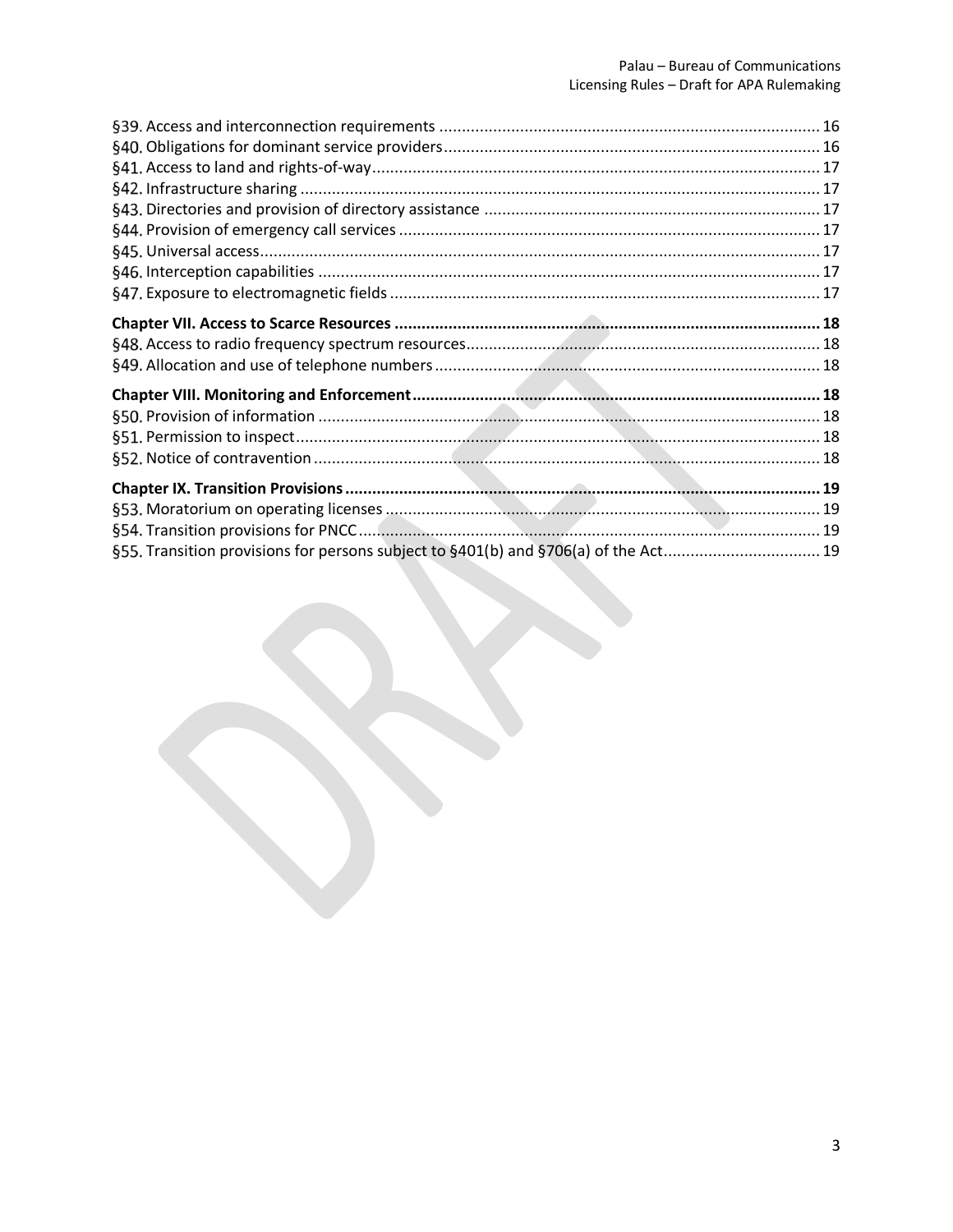## <span id="page-3-0"></span>**Chapter I. Preliminary**

## <span id="page-3-1"></span>§1. Authority

These rules are promulgated pursuant to the powers granted to the Bureau by §302(a)(23) and §402 of the Act.

## <span id="page-3-2"></span>§2. Short Title

These rules shall be cited as the "Telecommunications Licensing Rules, 2022."

## <span id="page-3-3"></span>**Objectives**

The objectives of these rules include to:

- (a) fulfill the Bureau's functions and duties regarding licensing, monitoring, supervision, and enforcement under §301 and §302 of the Act, according to principles of transparency, neutrality, proportionality, and non-discriminatory treatment of similarly situated operating licensees;
- (b) promote competition and efficient investment in telecommunications technologies and services in Palau; and
- (c) establish a streamlined, standardized, and technology-neutral framework for licensing telecommunications networks and services that promotes regulatory certainty in Palau.

## <span id="page-3-4"></span>§4. Scope

These rules establish the:

- (a) licensing framework for operating licenses to authorize telecommunications networks and services in Palau;
- (b) procedures that shall be used for the application, review, and award of operating licenses;
- (c) general and specific terms and conditions that shall apply to licenses;
- (d) mechanisms that shall be used for licensees to access scarce resources;
- (e) provisions relating to monitoring, supervision, and enforcement; and
- (f) provisions to transition to the licensing framework established by the Act and these rules.

## <span id="page-3-5"></span>**Applicability**

- (a) These rules apply to any person requiring a license to own or operate a telecommunications network or provide a telecommunications service in Palau or between Palau and any place outside of Palau, unless exempt.
- (b) These rules do not apply to:
	- (1) exclusions specified under §102 of the Act, including:
		- (A) licensing for broadcasting radio and television services;
		- (B) telecommunications networks operated for the needs of defense and safety within Palau;
		- (C) telecommunications services provided to and for the benefit of foreign government entities pursuant to international agreements; and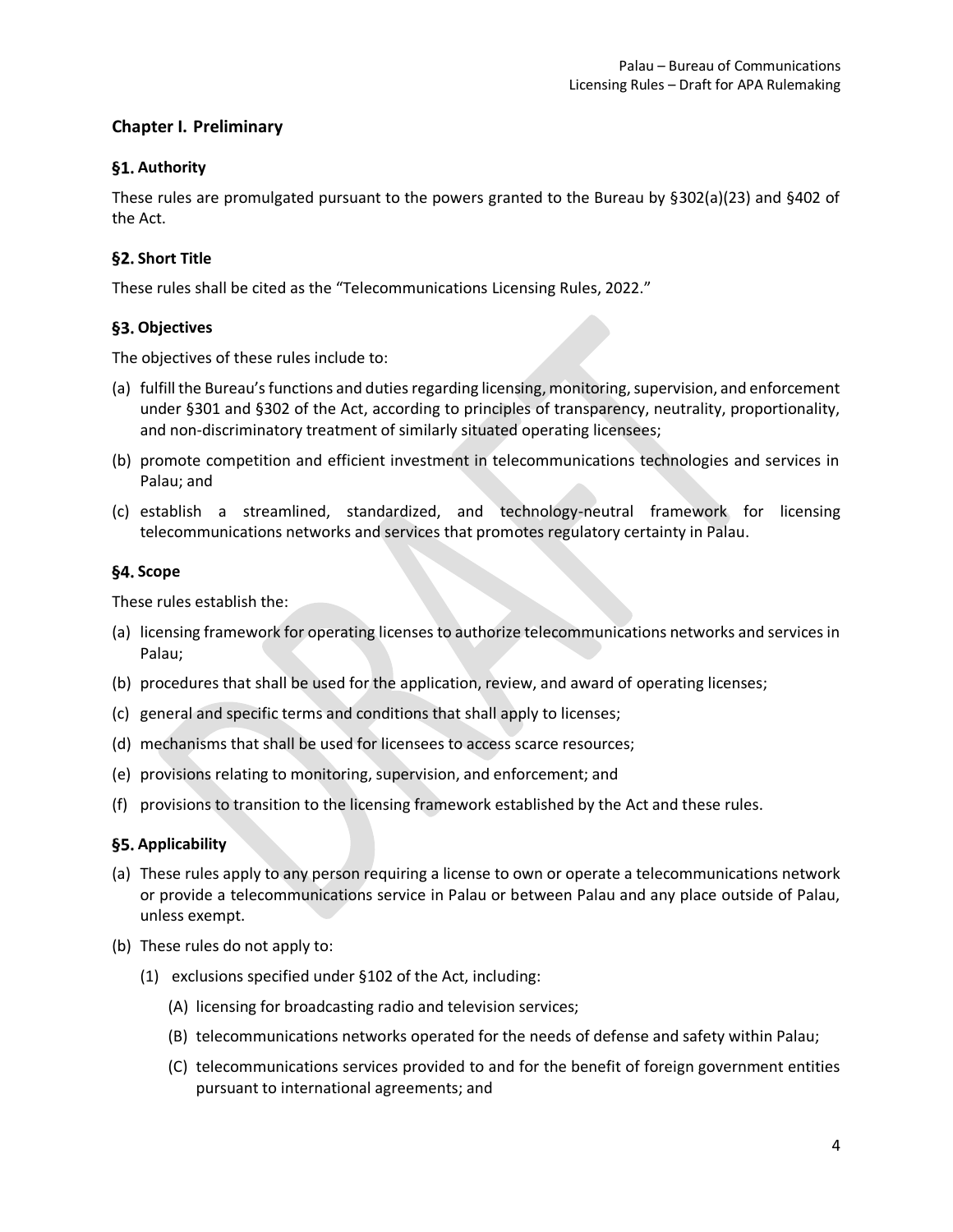- <span id="page-4-1"></span>(2) the submarine fiber optic cables connecting Palau and foreign points that are procured, owned, or managed by BSCC on behalf of the Government of the Republic of Palau, as contemplated in the Legislative Findings and Chapter VIII of the Act. For clarity, these rules shall apply to any other telecommunications networks that BSCC may procure, own, manage, control, or operate and telecommunications services that BSCC may provide, unless otherwise exempted by the Act or these rules.
- (c) These rules do not authorize or assign scarce resources for operating licenses, including radio frequencies or numbers identified in the Numbering Plan adopted by the Bureau .

## <span id="page-4-0"></span>**§6. Definitions**

- (a) Any word, phrase or expression used in these rules shall, unless the context requires otherwise or it is expressly defined in these rules, have the same meaning as in the Act.
- (b) Headings and titles used in these rules are for reference only and shall not affect the interpretation or construction of these rules.
- (c) References to a word or phrase in the singular encompass references to words or phrases in the plural, and vice versa.
- (d) The terms listed below shall have the following meanings:
	- (1) "Act" means Title 15 of the Palau National Code, the Palau National Telecommunications Act of 2017, as may be amended from time to time;
	- (2) "BSCC" means the Belau Submarine Cable Corporation;
	- (3) "Bureau" means the Bureau of Communications established under Title 2 of the Palau National Code, or its successors;
	- (4) "Class license" means an operating license to authorize the provision of any telecommunications service under §401 of the Act;
	- (5) "Customer" means a person who contracts for telecommunications, as or on behalf of a user of telecommunications services;
	- (6) "Days" means calendar days, unless otherwise stated;
	- (7) "Dominant services provider" means, in respect of a telecommunications market, a licensee who, as determined by the Bureau:
		- (A) receives forty percent (40%) or more of the total gross revenues of all service providers in that market; or
		- (B) has a position of economic strength or controls an essential facility in that market that allows the licensee to behave independently of competitors or potential competitors, or customers;
	- (8) "Effective date" means the date that these rules come into effect;
	- (9) "Equipment" means any apparatus, device, appliance, or accessory used or intended to be used for telecommunications purposes;
	- (10)"Individual license" means an operating license to authorize the ownership or operation of any specified telecommunications network and the provision of any telecommunications service pursuant to §401 of the Act;
	- (11)"Individual consolidated license" means the license granted to PNCC pursuant to §705 of the Act.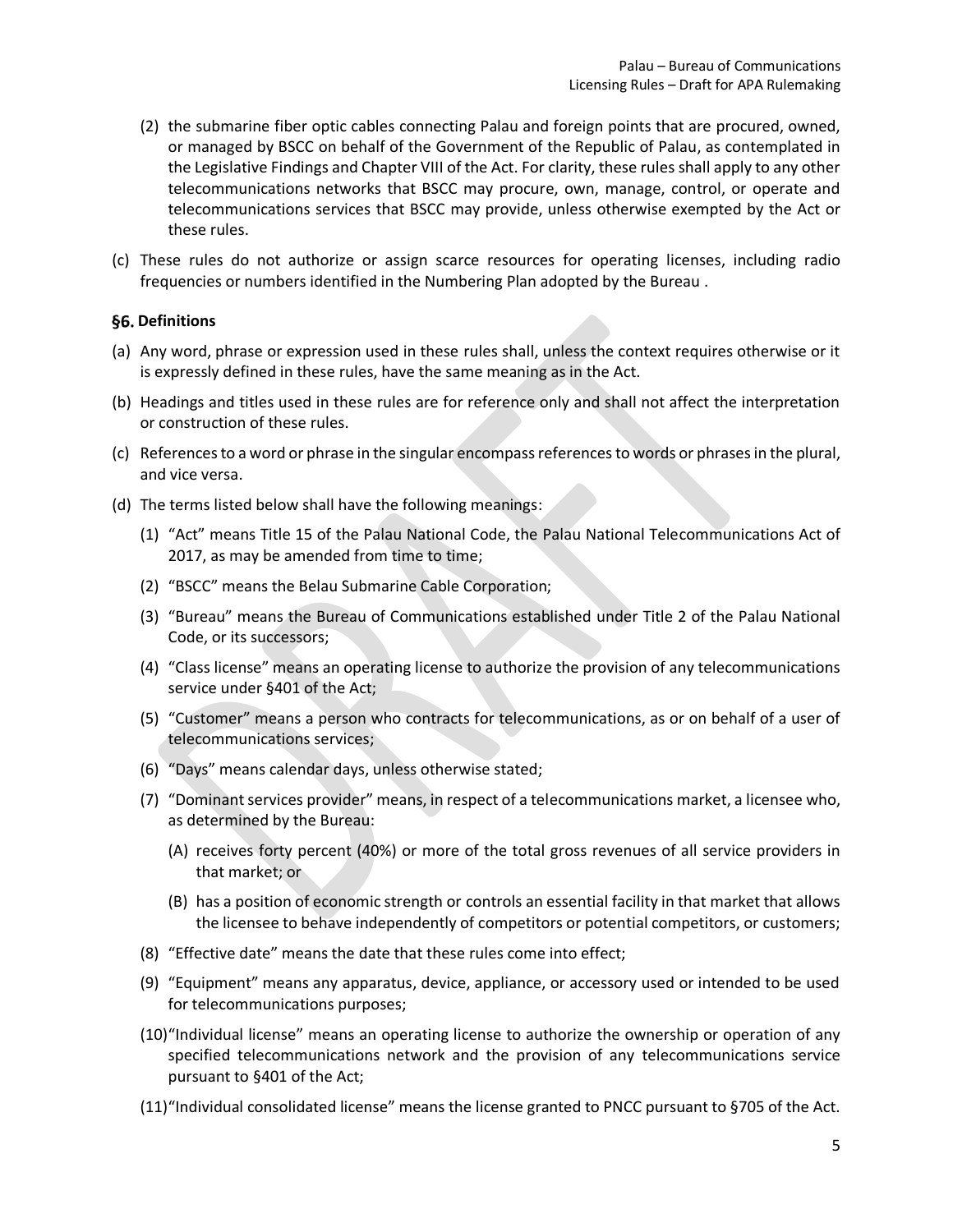- (12)"License" means, for purposes of these rules, an operating license or an individual consolidated license;
- (13)"Licensee" means, for purposes of these rules, a person who holds an operating license or an individual consolidated license;
- (14)"License exempt" or "license exemption" means a telecommunications network or telecommunications service that is an exempt network or exempt service as set forth by §103 of the Act or by these rules;
- (15)"Operating license" means an individual license or class license for telecommunications networks and/or services;
- (16)"Operating licensee" means a person who holds an operating license;
- (17)"Palau" means the Republic of Palau;
- (18)"Person" means any natural person or other nongovernmental entity, however organized;
- (19)"PNCC" means the Palau National Communications Corporation;
- (20)"Technology neutral" means that operating licenses shall not specify or restrict the technology or network type to be used by the licensee to provide telecommunication services;
- (21)"Telecommunications network" means a system that uses electricity or electromagnetic energy for providing telecommunications services between network termination points;
- (22)"Telecommunications service" means a service for the transmission or transport of messages by means of a telecommunications network.

## <span id="page-5-0"></span>**Chapter II. Framework for Operating Licenses**

#### <span id="page-5-1"></span>**Operating license required**

- (a) No person shall own or operate a telecommunications network or provide a telecommunications service in Palau or between Palau and any place outside of Palau without first being issued an operating license, pursuant to §§401-403 of the Act.
- (b) Subsection (a) will not apply if a telecommunications network or telecommunications service is:
	- (1) license exempt;
	- (2) excluded by §102 of the Act;
	- (3) provided by PNCC as authorized by the individual consolidated license granted pursuant to §705 of the Act; or
	- (4) submarine fiber optic cables procured, owned, or managed by BSCC referred to i[n §5. \(](#page-3-5)b[\)\(2\).](#page-4-1)

#### <span id="page-5-2"></span>**Types of operating licenses**

There are two types of operating licenses under §401 of the Act that the Bureau may issue:

- (a) An individual license, as set out in [Chapter III](#page-7-1) of these rules; and
- (b) A class license, as set out in [Chapter IV](#page-9-0) of these rules.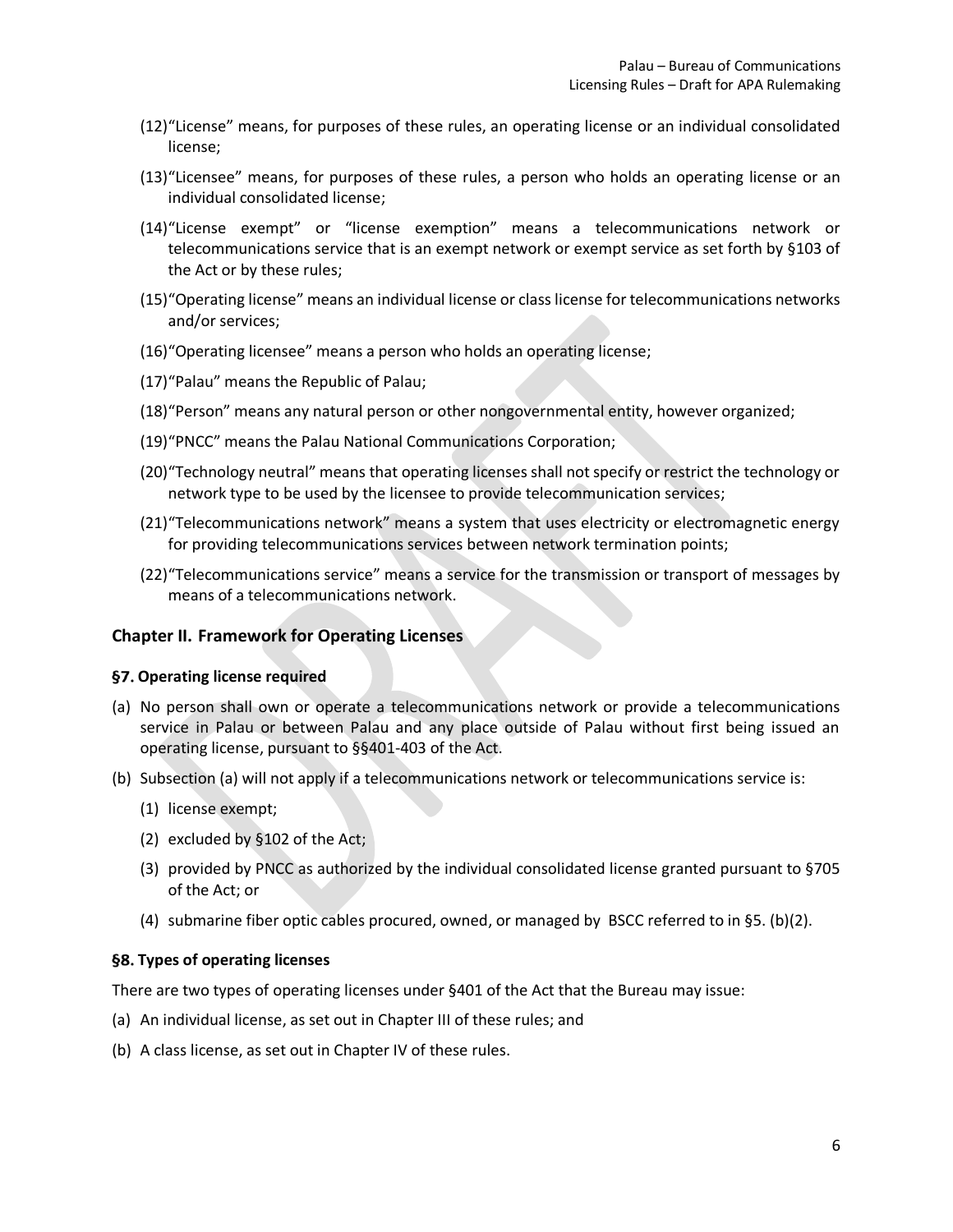## <span id="page-6-0"></span>**Restrictions on the number of operating licenses**

- (a) Individual licenses and class licenses shall be issued on a non-exclusive basis.
- (b) There shall be no limit to the number of individual licenses or class licenses issued by the Bureau.
- (c) Notwithstanding subsections (a) and (b), the Bureau may restrict the number of individual licenses issued pursuant to the national security reasons and procedures established in §401(h) of the Act.

## <span id="page-6-1"></span>**Uniform terms and conditions of operating licenses**

- (a) The individual license and class license shall be standardized and made publicly available on the Bureau's website.
- (b) The terms and conditions of the operating licenses shall be uniform for all similarly situated licensees, unless:
	- (1) differences are objectively justified based on different circumstances between licensees; and
	- (2) the Bureau has adequately assessed such objective justifications in a written notice to the affected licensee.
- (c) Operating licenses shall be technology neutral as much as practicable in accordance with the provisions of these rules.

## <span id="page-6-2"></span>**License exempt activities**

- (a) Telecommunications networks are exempt from requiring an operating license if they are:
	- (1) not used to provide any telecommunications services for which a charge is imposed;
	- (2) wholly within one discrete piece of real property, including a ship or aircraft, or a number of such properties which together comprises a campus;
	- (3) used only for a person's private or internal requirements (including the requirements of an organization's staff or an affiliate);
	- (4) otherwise exempted by law.
- (b) Telecommunications services are exempt from requiring an operating license if they are:
	- (1) provided over an exempt telecommunications network;
	- (2) voice or messaging services offered over the public internet that are not allocated numbers identified in the Numbering Plan adopted by the Bureau;
	- (3) the provision of satellite capacity by foreign satellite providers within Palau; or
	- (4) otherwise exempted by law.
- (c) The deployment of receive-only satellite earth stations in Palau shall not require an operating license.
- (d) Pursuant to  $\S402(a)(1)$  of the Act, the Bureau may amend these rules to identify additional telecommunications networks and telecommunications services that are license exempt, either on the Bureau's own initiative or pursuant to a person applying to the Bureau for a license exemption that is not identified in subsections (a) or (b).
- (e) Subject to §401(e) of the Act, the Bureau may require persons who consider their activities to be license exempt to submit to the Bureau a certification that such activities are exempt and: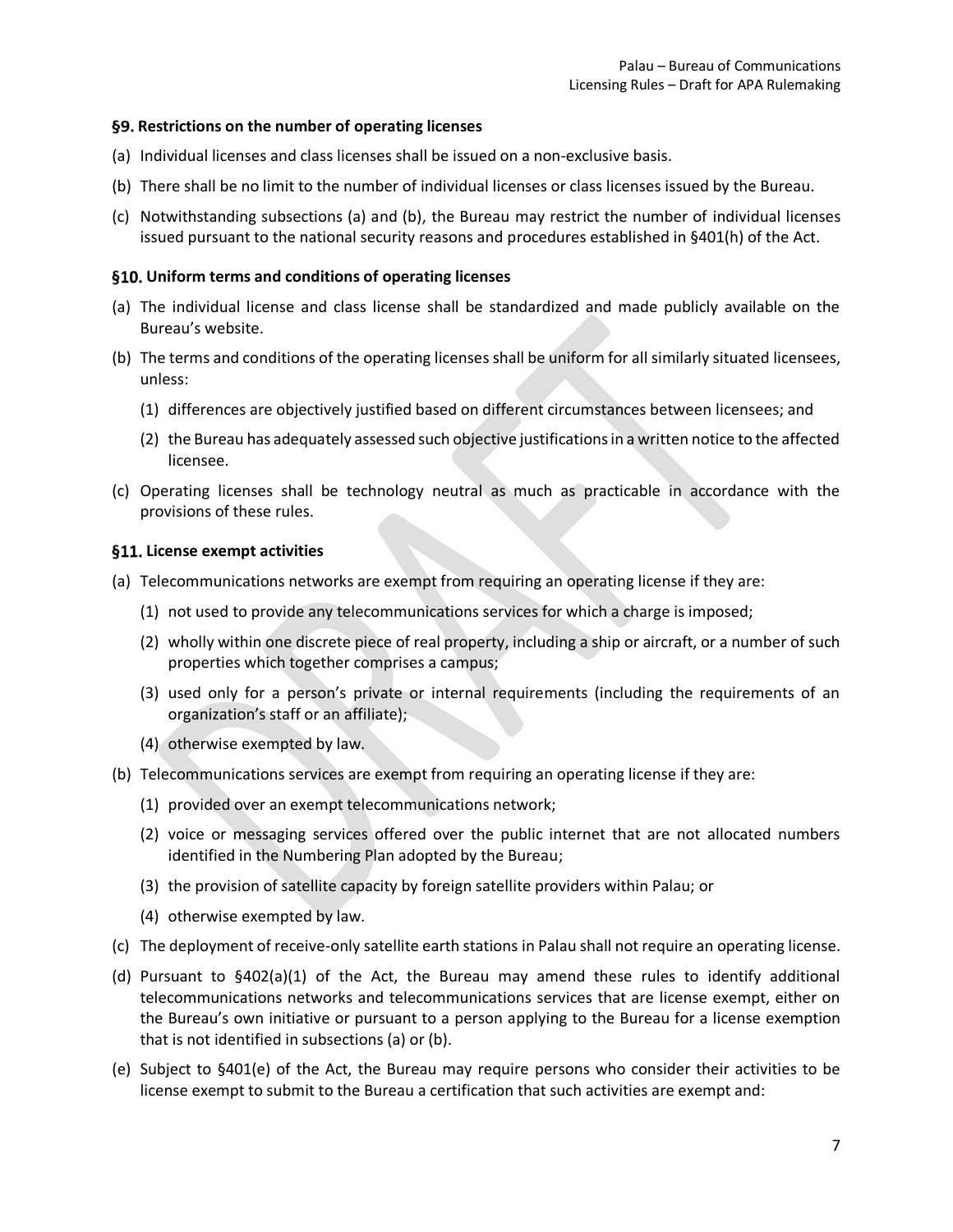- (1) confirm that the person's activities are exempt from licensing under the Act and these rules; or
- (2) direct the person to apply for the relevant license.

## <span id="page-7-0"></span>§12. Public register

- (a) Pursuant to §306 of the Act, the Bureau shall establish and maintain a publicly available register on the Bureau's website of all licenses and persons who the Bureau issued a license exemption under [§11. .](#page-6-2)
- (b) For licensees, this register shall contain:
	- (1) the licensee's name, address, phone number, fax number (if any), and website;
	- (2) the license held;
	- (3) types of telecommunications networks and/or telecommunications services that the licensee is authorized to provide; and
	- (4) the license effective and expiration dates.
- (c) For persons who were issued a license exemption under [§11. ,](#page-6-2) this register shall contain the person's name and address, and the specified exempted activities.

## <span id="page-7-1"></span>**Chapter III. Individual License Scope and Licensing Procedures**

#### <span id="page-7-2"></span>**Scope of the individual license**

- (a) An individual license authorizes the individual licensee to:
	- (1) own or operate any specified telecommunications network;
	- (2) lease all or part of the capacity of any specified telecommunications network to another licensee; and
	- (3) provide any telecommunications service in Palau or between Palau and any place outside of Palau, including on a resale or retail basis.
- (b) The activities that the Bureau may authorize under the individual license include, but are not limited to, the establishment, operation, and management of, and the provision of telecommunications service using:
	- (1) terrestrial fixed line transmission facilities;
	- (2) terrestrial radiofrequency communications transmission facilities for fixed and mobile service;
	- (3) submarine cable and landing station facilities;
	- (4) international gateway services facilities;
	- (5) satellite earth station facilities and apparatus; and
	- (6) other facilities located in Palau providing capabilities for the transmission of telecommunications services.
- (c) The activities that the Bureau may authorize under the individual license may be provided within Palau or between Palau and jurisdictions outside of Palau.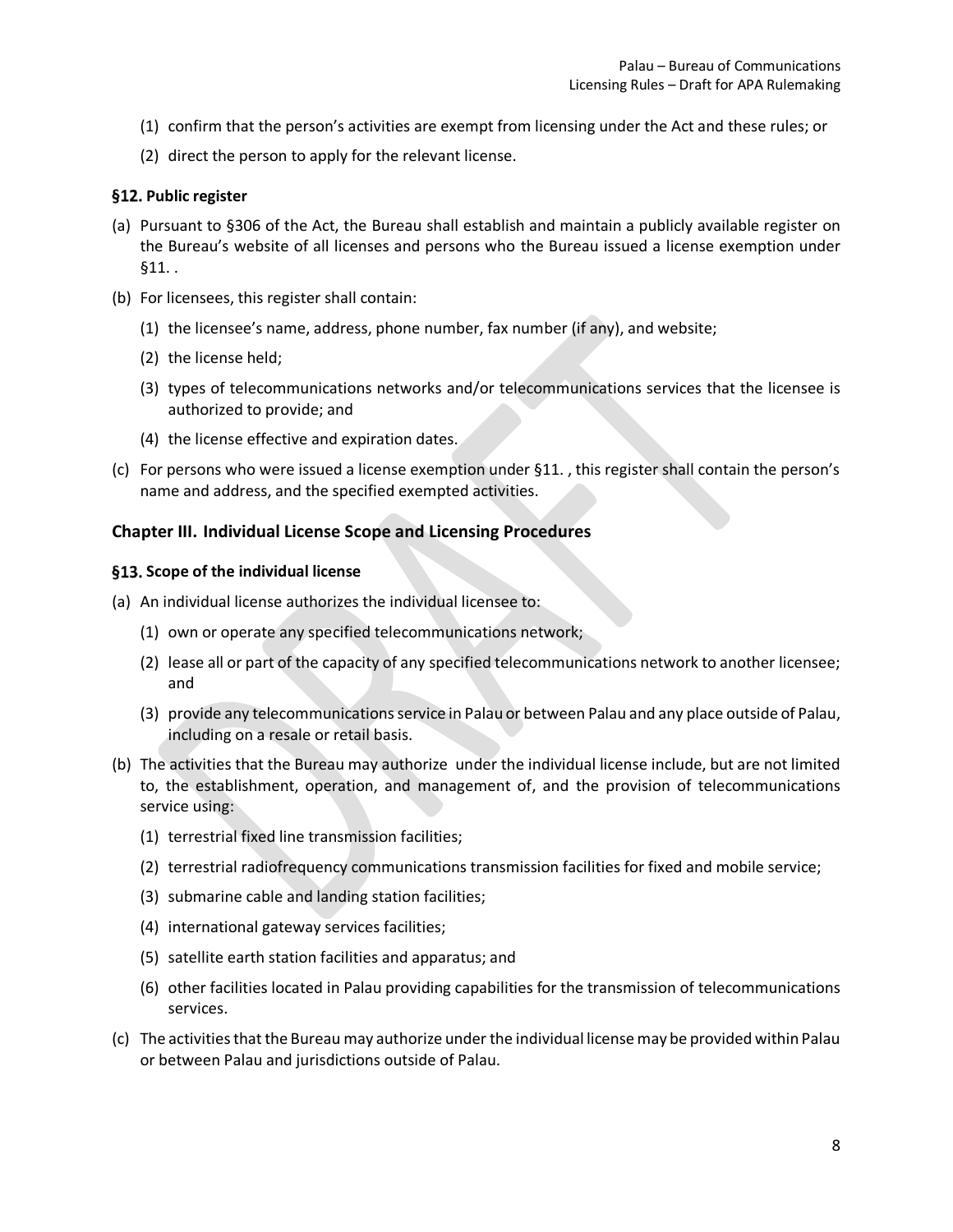## <span id="page-8-0"></span>**Licensing procedures for the individual license**

- (a) A person seeking an individual license shall submit the prescribed application form in writing to the Bureau, including any supporting documents that the Bureau may specify.
- (b) If the Bureau rejects an application for an individual license, then:
	- (1) the Bureau shall provide written notice to the applicant within thirty (30) days of submission of the application explaining the reasons for the rejection; and
	- (2) within thirty (30) days of receiving the Bureau's written notice of rejection, the applicant may submit a revised application for an individual license that amends or corrects the deficiencies cited in the rejection notification without being subject to a new application fee.
- (c) If the Bureau rejects a revised application as set forth in subsection (b), then the Bureau shall provide written notice to the applicant within thirty (30) days of submission of the revised application explaining the reasons for rejection.
- (d) If the Bureau is satisfied that the applicant meets the eligibility criteria and requirements identified in [§15. ,](#page-8-1) then the Bureau shall:
	- (1) promptly issue the individual license; and
	- (2) include the licensee in the public register as an individual license holder.
- (e) An applicant may combine the individual license application with an application for a radio frequency license, pursuant to §403(c) of the Act.

## <span id="page-8-1"></span>**Eligibility criteria for the individual license**

To obtain an individual license, an applicant shall meet the following eligibility criteria:

- (a) the applicant shall submit a complete and accurate application in writing, including all supporting documents specified by the Bureau;
- (b) the applicant shall be duly authorized to conduct commercial activity in Palau, including any registration with the Foreign Investment Board, the Bureau of Revenue and Taxation, the Registrar of Corporations, and other agencies, as may be relevant;
- (c) if the applicant, its parent company, or other entities within its corporate group, holds or has held a license issued by the Bureau:
	- (1) there are no outstanding fees, fines, or other charges to be paid; and
	- (2) such license has not been revoked by the Bureau within the last three (3) years;
- (d) the applicant, its parent company, or other entities within its corporate group, possesses the financial and technical capabilities to carry out and engage in the planned telecommunications networks and telecommunications services;
- (e) the applicant's planned telecommunications network will not have the effect or is unlikely to have the effect of substantially lessening competition in a telecommunications market or unnecessarily duplicate telecommunications networks in Palau, as determined by the Bureau on a nondiscriminatory basis; and
- (f) the applicant meets the requirements identified under §403(b) of the Act.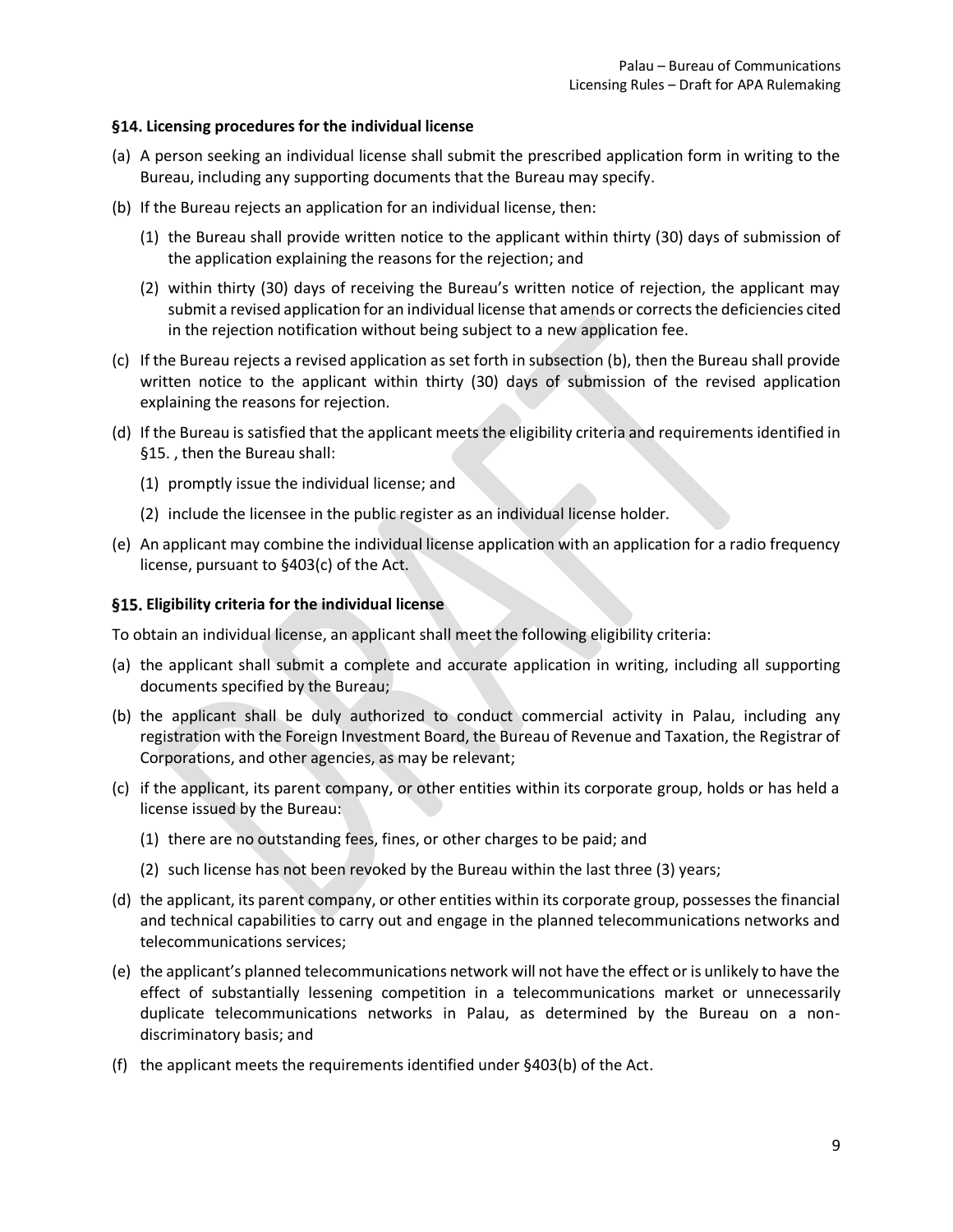## <span id="page-9-0"></span>**Chapter IV. Class License Scope and Licensing Procedures**

## <span id="page-9-1"></span>**Scope of the class license**

- (a) A class license authorizes the class licensee to:
	- (1) provide any telecommunications service in Palau or between Palau and any place outside of Palau, including on a resale or retail basis;
	- (2) lease transmission capacity directly from another licensee to provide any telecommunications services; and
	- (3) establish, manage, and operate switches, routers, and processing equipment necessary to provide the licensed telecommunications service, but does not otherwise authorize the licensee to own or operate a telecommunications network.
- (b) The activities that the Bureau may authorize under the class license include, but are not limited to, the provision of the following telecommunications services:
	- (1) resale of terrestrial fixed line connectivity and data transmission services;
	- (2) resale of terrestrial wireless connectivity and data transmission services;
	- (3) resale of satellite connectivity and data transmission services;
	- (4) resale of fixed line and/or wireless public telephone services using numbers identified in the Numbering Plan adopted by the Bureau; and
	- (5) resale of public Internet access services.
- (c) The class license does not authorize the licensee to use radio frequency resources that are subject to licensing pursuant to the relevant radio frequency rules the Bureau may promulgate.
- (d) Where a person who holds a class license subsequently applies for and is granted an individual license, then the individual license shall replace the class license.

## <span id="page-9-2"></span>**Registration procedures for the class license**

- (a) A person seeking a class license shall submit the prescribed registration form in writing to the Bureau, including any supporting documents that the Bureau may specify.
- (b) The Bureau shall issue the class license within thirty (30) days upon receiving:
	- (1) an accurate and complete registration form demonstrating that the applicant meets all eligibility criteria established i[n §18. ;](#page-10-0) and
	- (2) the application fee established in the Fee Regulation for the Telecommunications Sector, 2022, and its amendments.
- (c) If the Bureau rejects a registration for a class license, then:
	- (1) the Bureau shall provide written notice to the applicant within thirty (30) days of submission of the registration explaining the reasons for the rejection; and
	- (2) within thirty (30) days of receiving the Bureau's written notice of rejection, the applicant may submit a revised registration for a class license that amends or corrects the deficiencies cited in the rejection notification without being subject to a new application fee.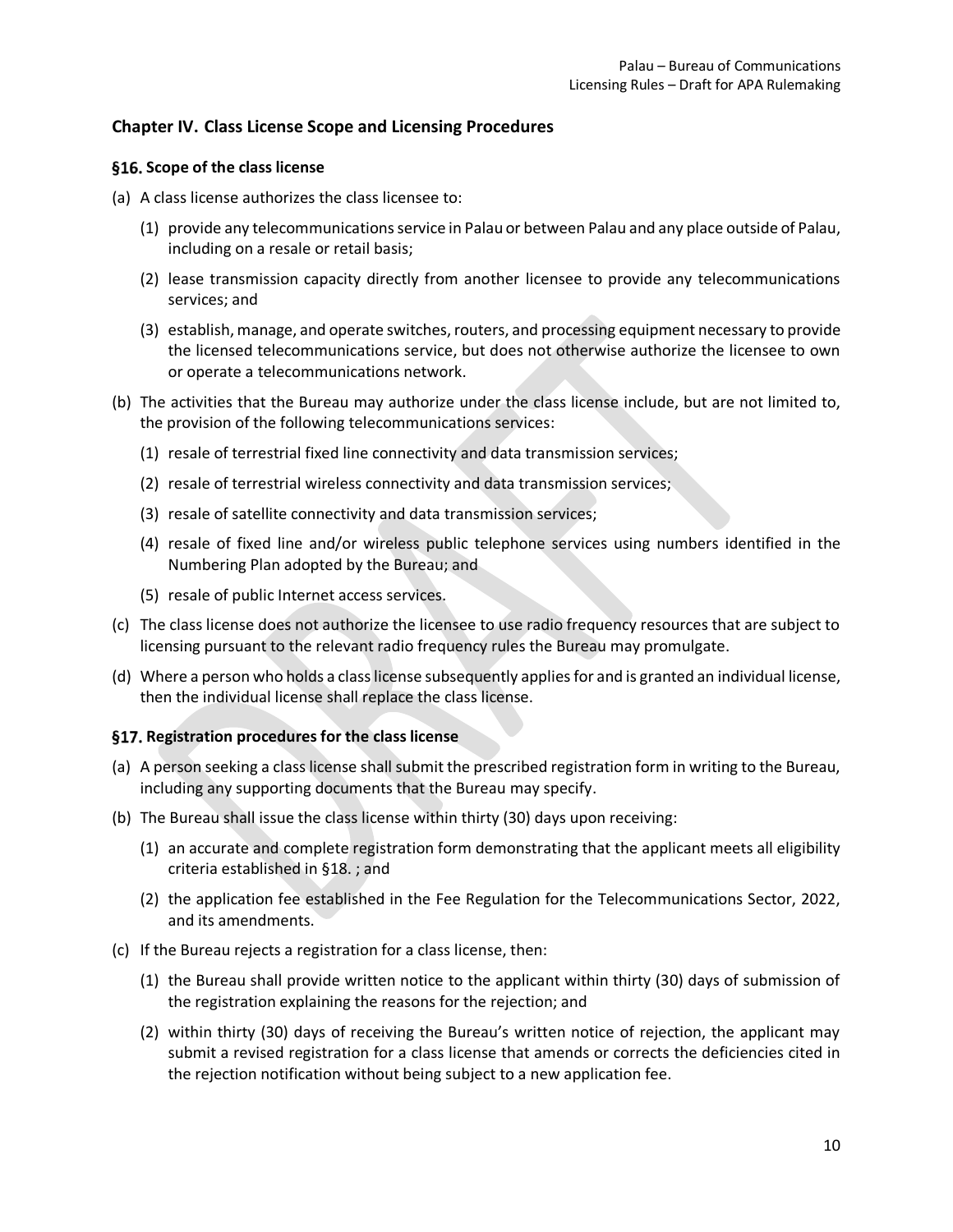- (d) If the Bureau rejects a revised registration as set forth in subsection (c), then the Bureau shall provide written notice to the applicant within thirty (30) days of submission of the revised registration explaining the reasons for rejection.
- (e) Pursuant to §401(d) of the Act, the class license shall come into force upon registration in the public register.

## <span id="page-10-0"></span>**Eligibility criteria for the class license**

To obtain a class license, an applicant shall meet the following eligibility criteria:

- (a) the applicant shall submit a complete and accurate registration in writing, including all supporting documents specified by the Bureau;
- (b) the applicant shall pay any relevant application fee to the Bureau;
- (c) the applicant shall be duly registered to conduct commercial activity in Palau, including any registration with the Foreign Investment Board, the Bureau of Revenue and Taxation, the Registrar of Corporations, and other agencies, as may be relevant; and
- (d) if the applicant, its parent company, or other entities within its corporate group, holds or has held a license issued by the Bureau:
	- (1) there are no outstanding fees, fines, or other charges to be paid; and
	- (2) such license has not been revoked by the Bureau within the last two (2) years.

## <span id="page-10-1"></span>**Chapter V. General Terms and Conditions for Licensees**

#### <span id="page-10-2"></span>§19. Duration of the license

Licenses authorizing the construction and operation of telecommunications networks and/or the provision of telecommunications services under the Act shall each have a duration of ten (10) years.

#### <span id="page-10-3"></span>**Expiration of the license**

The license of a person who does not obtain a license renewal in accordance wit[h §21. s](#page-10-4)hall be considered to have expired on the date of expiration identified in the license.

#### <span id="page-10-4"></span>**Renewal of the operating license**

- (a) A licensee may request renewal of the license by submitting a written request to the Bureau no more than twenty (24) months and no less than twelve (12) months prior to the license expiration date.
- (b) Upon receiving a renewal request, the Bureau shall review the request and renew the relevant license within sixty (60) days, provided that the licensee has substantially complied with:
	- (1) its obligations under the Act;
	- (2) all applicable laws, regulations, rules, and other decisions issued by the Bureau; and
	- (3) the terms, conditions, and obligations under the relevant license.
- (c) The Bureau may extend the timeframe for review set forth in subsection (b) up to ninety (90) additional days with written notice to the applicant explaining the reasons for the extension.
- (d) The Bureau may waive any failure to comply with the timeframes in subsection (a).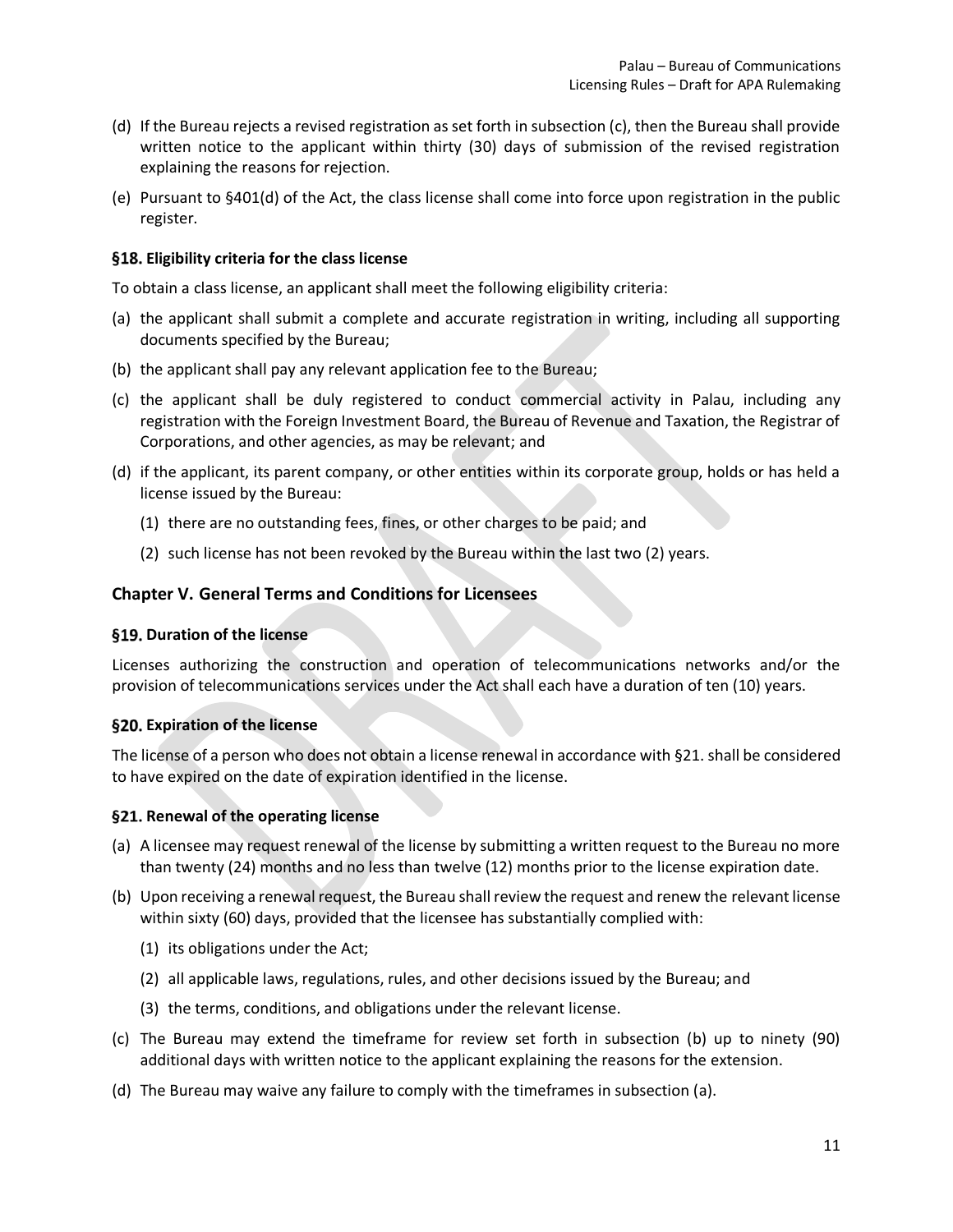- (e) The Bureau shall renew the license on the same or substantially similar terms and conditions and for the same duration as the initial license unless the Bureau considers any variations are objectively justified and provides such justification in a written notice to the licensee.
- (f) The Bureau shall collect a renewal fee in accordance with the following principles:
	- (1) renewal of a relevant license shall reflect the Bureau's administrative costs of the renewal process; and
	- (2) renewal fees for individual licenses shall be separate from any renewal fees for a radio frequency spectrum license associated with such individual licenses.

## <span id="page-11-0"></span>**Bureau's refusal to renew an operating license**

If the Bureau refuses to grant a request to renew a license, then the Bureau shall provide written notice to the licensee. Such notice shall:

- (a) state the reasons for the refusal to renew the license, which may be based on, but not limited to, the licensee's:
	- (1) serious failure to comply with any obligations specified in the Act or other relevant laws, or any rules, regulations, or other decisions issued by the Bureau;
	- (2) serious failure to comply with any term, condition, or obligation contained in the license; or
	- (3) conduct that the bureau determines to be anti-competitive; and
- (b) provide the licensee a reasonable opportunity to remedy any defect identified by the Bureau and resubmit the renewal request.

#### <span id="page-11-1"></span>**Transfer, assignment, or sub-licensing of the operating license**

- (a) Prior to transferring, assigning, sub-licensing, or otherwise obligating the ownership or control of a license to another person (the transferee), the licensee (the transferor) and the transferee shall apply in writing to the Bureau and obtain the Bureau's written approval.
- (b) The request for transfer, assignment, or sub-license shall contain, at a minimum:
	- (1) the particulars of the transferor, including the name, address, telephone number, and contact information of an authorized representative;
	- (2) the particulars of the transferee to whom the license is to be transferred, assigned, or sublicensed, including the name, address, telephone number, fax number (if any), and website, and contact information of an authorized representative;
	- (3) identification of any licenses that the transferee holds or has held with the Bureau, including the license type, authorized activities, and status;
	- (4) the planned date of the transfer, assignment, or sub-license;
	- (5) a description of the transaction;
	- (6) a description of the telecommunications networks, telecommunications services, customers, and geographic areas that will be impacted by the transfer, assignment, or sub-license;
	- (7) a description of any other licenses or authorizations that may also require transfer, assignment, or sub-license, such as radio frequency licenses;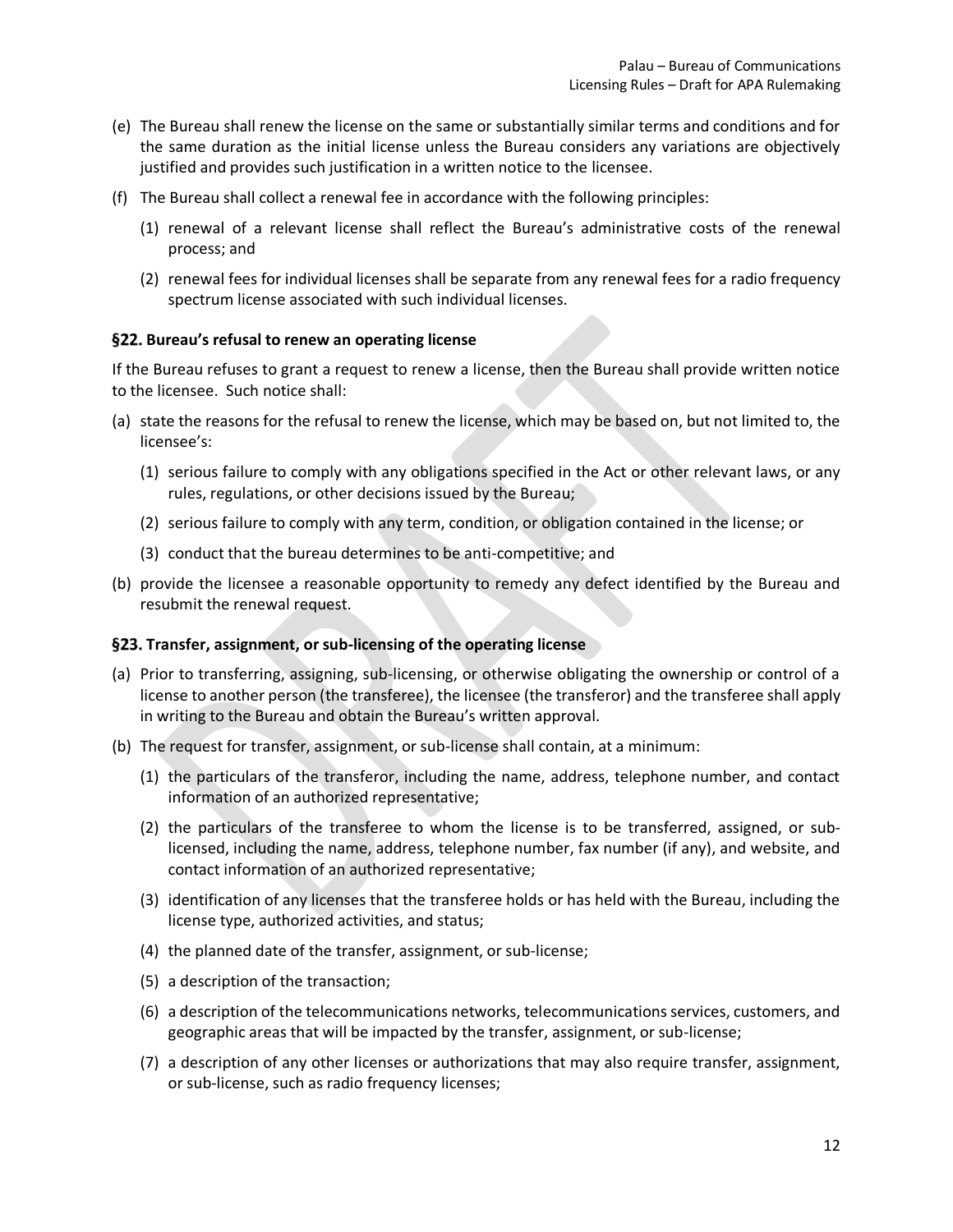- (8) signatures from authorized representatives of the transferee and transferor;
- (9) provision of information identified in [§15. f](#page-8-1)or individual licenses and [§18. f](#page-10-0)or class licenses demonstrating that the transferee satisfies the relevant eligibility criteria; and
- (10)any other information that may assist the Bureau with review of the request for transfer, assignment, or sub-license.
- (c) The Bureau shall review the request for transfer, assignment, or sub-license and provide a written decision to the transferor and transferee within thirty (30) days.
- (d) The Bureau may extend the timeframe for review of the request to transfer, assign, or sub-license the operating license for up to thirty (30) additional days with written notice to the transferor and transferee explaining the reasons for the extension.
- (e) Where the Bureau refuses to grant a request to transfer, assign, or sub-license a license, the Bureau shall provide written notice to the transferor and transferee explaining the reasons for refusal.
- (f) The Bureau shall not unreasonably withhold approval of the transfer, assignment, or sub-license.

## <span id="page-12-0"></span>**Mergers and industry consolidation**

In accordance with §417 of the Act, a licensee shall not acquire or obtain an interest in shares or assets related to telecommunications networks or the provision of telecommunications services of another licensee without the Bureau's prior written consent.

#### <span id="page-12-1"></span>**Variation of the license**

- (a) The Bureau may, on its own initiative or upon request by a person, vary or modify the standard terms and conditions of licenses.
- (b) Any variation or modification of operating licenses shall be reasonable, aimed at promoting specified policy objectives consistent with the Act, subject to principles of non-discrimination, and be subject to public consultation. No public consultation shall be required where the Bureau reasonably considers that the variation or modification is to amend an error, is of a technical nature, or otherwise is unlikely to materially alter the terms and conditions of the licenses.

#### <span id="page-12-2"></span>**Suspension or revocation of a license**

- (a) In accordance with  $\S 52$ ., the Bureau may suspend or revoke a license if the licensee commits a contravention, including if the licensee:
	- (1) is in material breach of a license condition;
	- (2) has made false or misleading statements to the Bureau in a license application or material information submitted to the Bureau;
	- (3) is insolvent, in receivership, bankruptcy, or being wound up; or
	- (4) consents to the suspension or revocation.
- (b) The Bureau may only revoke a license if the Bureau is satisfied that a suspension is not appropriate in the circumstances, having regard to the seriousness of the contravention.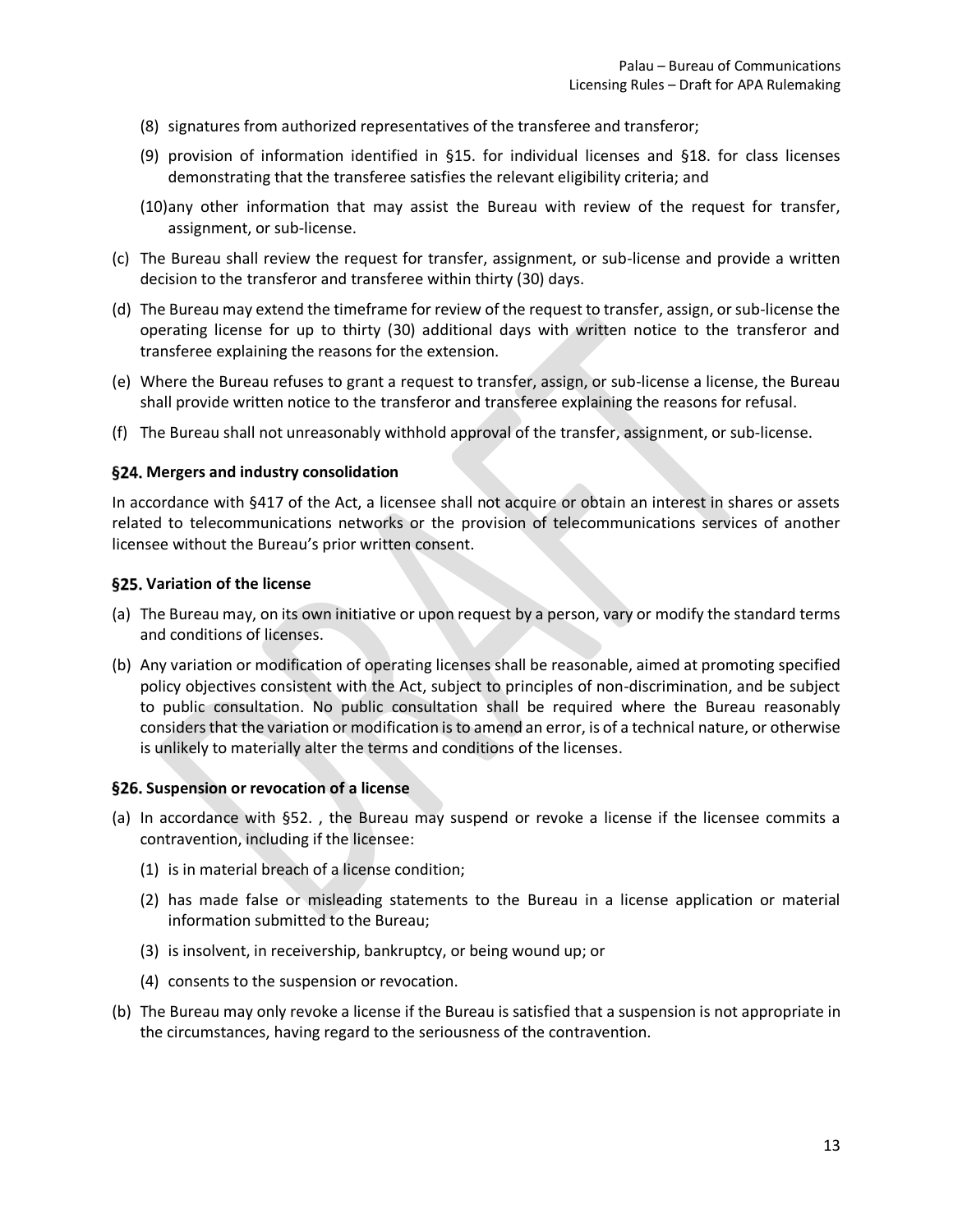## <span id="page-13-0"></span>**§27. Surrender of an operating license**

- (a) A licensee holding an individual license may surrender a license with at least sixty (60) days' written notice to the Bureau.
- (b) A licensee holding a class license may surrender a license with at least thirty (30) days' written notice to the Bureau.

## <span id="page-13-1"></span>**Winding down period for expiration, revocation, or surrender**

- (a) No later than sixty (60) days prior to the expiration, revocation, or surrender of a license, the licensee shall wind down activities authorized by the license and make reasonable efforts to transition affected customers to alternate providers of the telecommunications networks and/or telecommunications services provided by the licensee.
- (b) The Bureau may, on its own initiative or upon written request by a person, extend the period in subsection (a), where the Bureau is satisfied that such extension is necessary to protect customers or is otherwise in the public interest.

## <span id="page-13-2"></span>**Approval to provide additional telecommunications networks and telecommunications services**

- (a) A licensee intending to provide additional telecommunications networks and/or telecommunications services under its existing license shall notify the Bureau in writing at least thirty (30) days prior to providing such additional telecommunications networks and/or telecommunications services.
- (b) The licensee shall use the relevant application form and identify the additional telecommunications networks and/or telecommunications services to be offered.
- (c) The Bureau may request that the licensee submit additional information during the review period, which may include demonstration that the applicant, its parent company, or other entities within its corporate group, possesses the financial and technical capabilities to carry out and engage in additional planned telecommunications networks.
- (d) The Bureau may request that the licensee pay an application fee necessary to recover the costs of reviewing the application.
- (e) The licensee may begin offering the additional telecommunications networks and/or services after the thirty (30) day period unless the Bureau:
	- (1) notifies the licensee that the additional telecommunications networks and/or telecommunications services require a different type of license;
	- (2) notifies the licensee that the additional telecommunications networks and/or telecommunications services require scarce resources that are subject to separate authorization;
	- (3) determines that the licensee has failed to comply with existing license or other obligations;
	- (4) agrees in writing that the licensee may begin offering the additional telecommunications networks and/or telecommunications services at an earlier date; or
	- (5) determines the deployment of the planned telecommunications network:
		- (A) would have the effect, or would likely have the effect, of substantially lessening competition in a telecommunications market or unnecessarily duplicate telecommunications networks in Palau, as determined by the Bureau on a non-discriminatory basis; or
		- (B) is otherwise inconsistent with the objectives of the Act.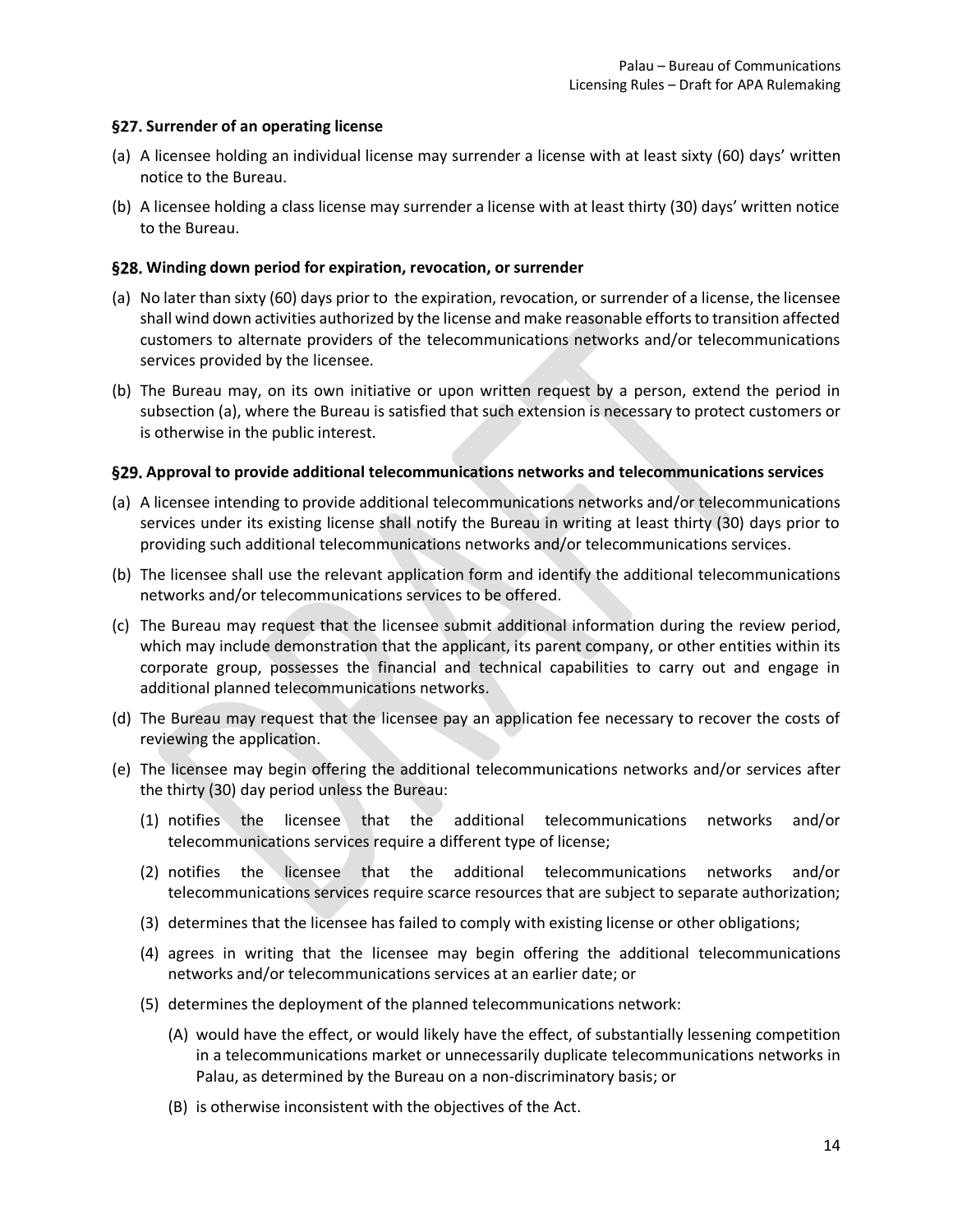(f) A licensee that is authorized to offer additional telecommunications networks and/or telecommunications services shall be automatically subject to and must comply with all obligations, terms, and conditions that may apply to the provision of those additional telecommunications networks and/or telecommunications services.

## <span id="page-14-0"></span>**Fees for licenses**

- (a) Licensees shall pay all applicable fees established by the Bureau in accordance with the Act.
- (b) The Bureau shall set fees and the terms relating to payment of such fees in the manner established in the Fee Regulation for the Telecommunications Sector, 2022, and its amendments.

## <span id="page-14-1"></span>§31. Payment of fees

- (a) A licensee shall pay the fees due to the Bureau, in the manner established in the Fee Regulation for the Telecommunications Sector, 2022, and its amendments.
- (b) Notwithstanding the Bureau's ability to recover fees owed to it in accordance with §304(c) of the Act, if the licensee willfully or repeatedly fails to pay the annual license fee or other fees due to the Bureau within thirty (30) days of the date on which the payment is due, the Bureau may initiate an investigation of contravention according to [§52.](#page-17-6)

## <span id="page-14-2"></span>**Notification of changes**

Notwithstanding other notification requirements set forth in these rules, the licensee shall notify the Bureau of any changes to the information provided in the license application or registration form within thirty (30) days of the licensee becoming aware of such change.

#### <span id="page-14-3"></span>**Consumer protection obligations**

- (a) Subject to any relevant consumer protection rules that may be adopted from time to time, a licensee providing telecommunications networks and/or telecommunications services to customers shall:
	- (1) Have standardized contracts with customers;
	- (2) Provide customers detailed and accurate billing that reflects the true amount of any telecommunications network or telecommunications service provided to the customer;
	- (3) Make available to customers a fair and transparent complaints and dispute resolution process, providing customer remedies where warranted;
	- (4) Publish terms and conditions of service, including prices; and
	- (5) Publish comparable, adequate, and up-to-date quality of service information where directed by the Bureau.
- (b) The Bureau may waive any or all of the obligations specified in subsection (a) regarding contracts that the licensee may enter into with enterprise or governmental customers for telecommunications networks or telecommunications services.

#### <span id="page-14-4"></span>**Confidentiality of customer information and communications**

(a) A licensee shall protect the confidentiality of customer information in accordance with §420 of the Act.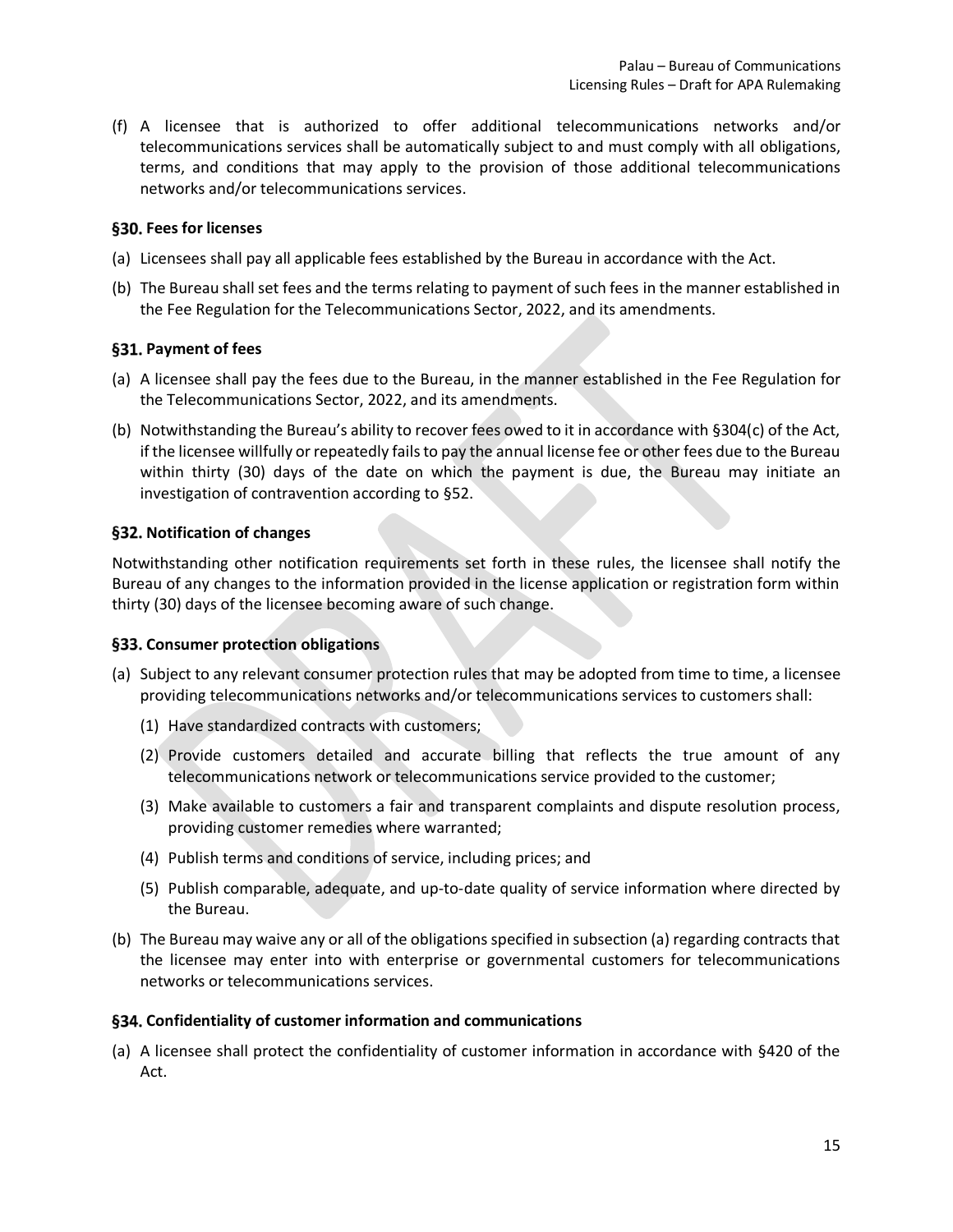(b) A licensee shall protect the confidentiality of customer communications in accordance with and §421 and §449 of the Act.

## <span id="page-15-0"></span>**Prohibition of anti-competitive conduct**

Pursuant to §415 and §416 of the Act and any relevant rules that the Bureau may adopt from time to time, licensees are prohibited from engaging in conduct that has the purpose or effect, or likely to have the effect, of substantially lessening competition in a telecommunications market in Palau.

#### <span id="page-15-1"></span>**Proper functioning of telecommunications networks and telecommunications services**

- (a) The licensee shall take all necessary measures to maintain, to the greatest extent possible:
	- (1) The proper and effective functioning of the telecommunications networks and telecommunications services that the licensee provides at all times, and
	- (2) In the event of major outages, or in cases of force majeure, the fullest possible availability of the telecommunications networks and telecommunications services that the licensee provides, including to promptly restore service.
- (b) Prior to any planned interruption of service, the licensee shall give reasonable advanced notice to the Bureau and to any customers and other licenses that will be materially affected by the interruption.

#### <span id="page-15-2"></span>**Quality of service**

Licensees shall comply with quality of service obligations, made in accordance with §425 of the Act and any rules that the Bureau may promulgate.

#### <span id="page-15-3"></span>**Technical standards and equipment**

- (a) Licensees shall comply with any required technical standards, made in accordance with the Act and any rules that the Bureau may promulgate.
- (b) Where attaching equipment to a telecommunications network, licensees shall comply with the obligations pursuant to §427 of the Act and any rules that the Bureau may promulgate relating to customer equipment.

#### <span id="page-15-4"></span>**Chapter VI. Specific Terms and Conditions**

#### <span id="page-15-5"></span>**Access and interconnection requirements**

Licensees shall be subject to the access and interconnection obligations specified under §§407-413 of the Act and any relevant rules that the Bureau may promulgate.

#### <span id="page-15-6"></span>**Obligations for dominant service providers**

- (a) A licensee that the Bureau determines to be a dominant service provider shall comply with the requirements set forth in §411-418 of the Act and with any rules that the Bureau may promulgate relating to dominant service providers, publication of terms and conditions, pricing and tariffs, fair dealing, and quality of service, among others.
- (b) The Bureau may impose additional specific obligations on a licensee determined to be a dominant service provider pursuant to a review of the relevant market in accordance with the Act and other relevant legislation, rules, and regulations.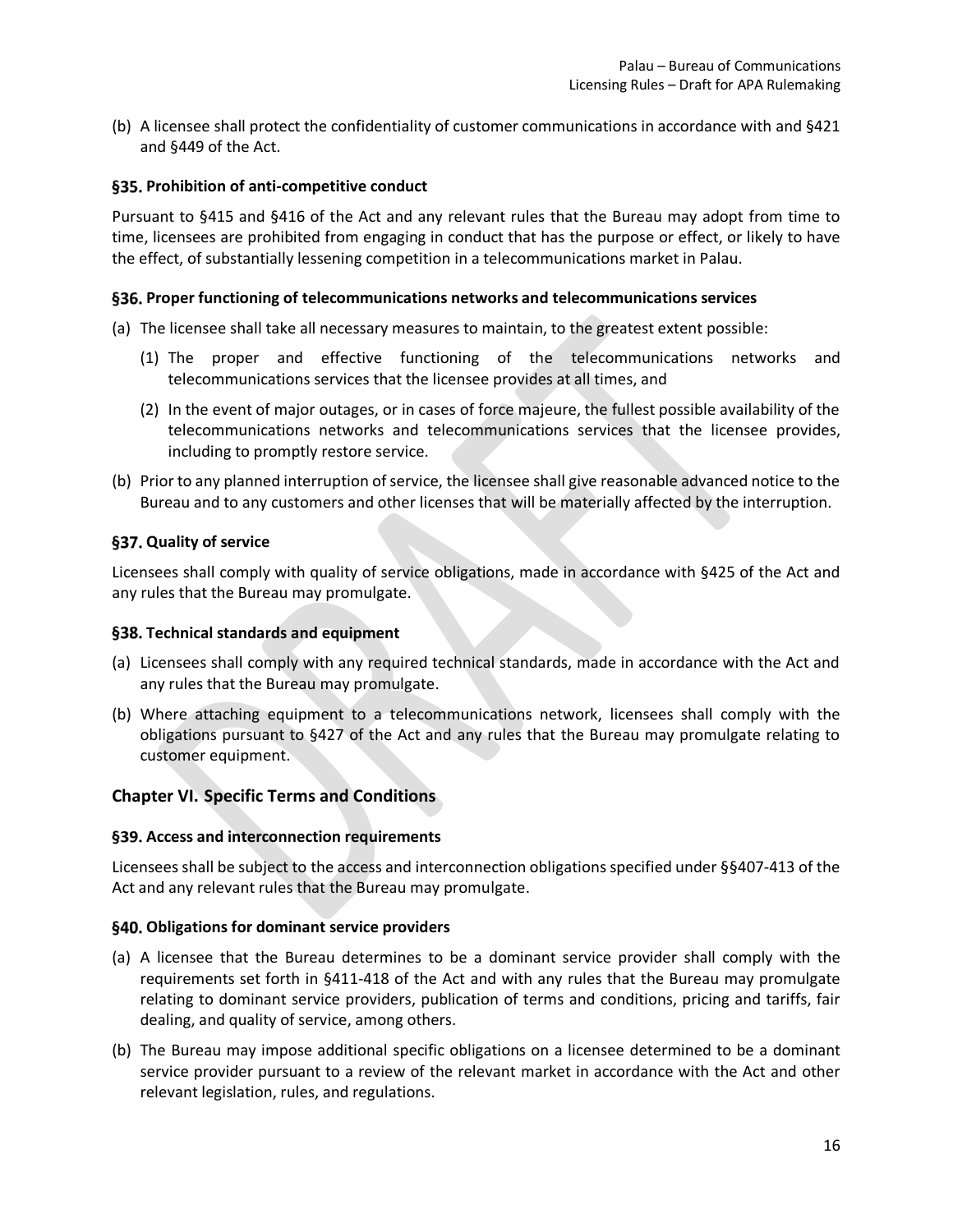## <span id="page-16-0"></span>**Access to land and rights-of-way**

Access to public and private land and rights-of-way shall comply with the rights, obligations, and procedures set forth in §442-445 of the Act and any relevant laws, regulations, or rules.

## <span id="page-16-1"></span>§42. Infrastructure sharing

Any licensee holding an individual license or individual consolidated license seeking to engage in infrastructure sharing shall comply with the requirements set forth in §408 and §414of the Act.

## <span id="page-16-2"></span>§43. Directories and provision of directory assistance

- (a) In accordance with §424 of the Act, the Bureau may require a licensee or class of licensees to establish and provide customers with directory assistance services.
- (b) A licensee that offers fixed telephone service and has been allocated numbers identified in the Numbering Plan adopted by the Bureau shall:
	- (1) maintain a complete and accurate database of its customers' names and telephone numbers, including information regarding customers who have asked to be excluded from directories pursuant to §420 of the Act; and
	- (2) make that data available on reasonable terms and conditions to any other licensee that has been allocated numbers identified in the Numbering Plan adopted by the Bureau, at the other licensee's request in case such other licensee seeks to provide directory assistance services.

## <span id="page-16-3"></span>**Provision of emergency call services**

Pursuant to §429 of the Act, the Bureau may require a licensee that provides voice telecommunications services to provide its customers with access to the numbers specified in the Numbering Plan as begin allocated for emergency services free of any charge at its origin.

#### <span id="page-16-4"></span>**Universal access**

A licensee may become subject to a universal access obligation, pursuant to §432 of the Act and any relevant rules promulgated by the Bureau.

## <span id="page-16-5"></span>**Interception capabilities**

Licensees shall provide the specified interception capabilities and disclosure in accordance with the Act, including §421, §422, and §448, and §449 of the Act.

## <span id="page-16-6"></span>**Exposure to electromagnetic fields**

Licensees shall comply with measures regarding the limitation of exposure of the general public to electromagnetic fields caused by telecommunications networks and other relevant health and safety requirements as determined by the Bureau in accordance with the Act and other relevant rules and regulations.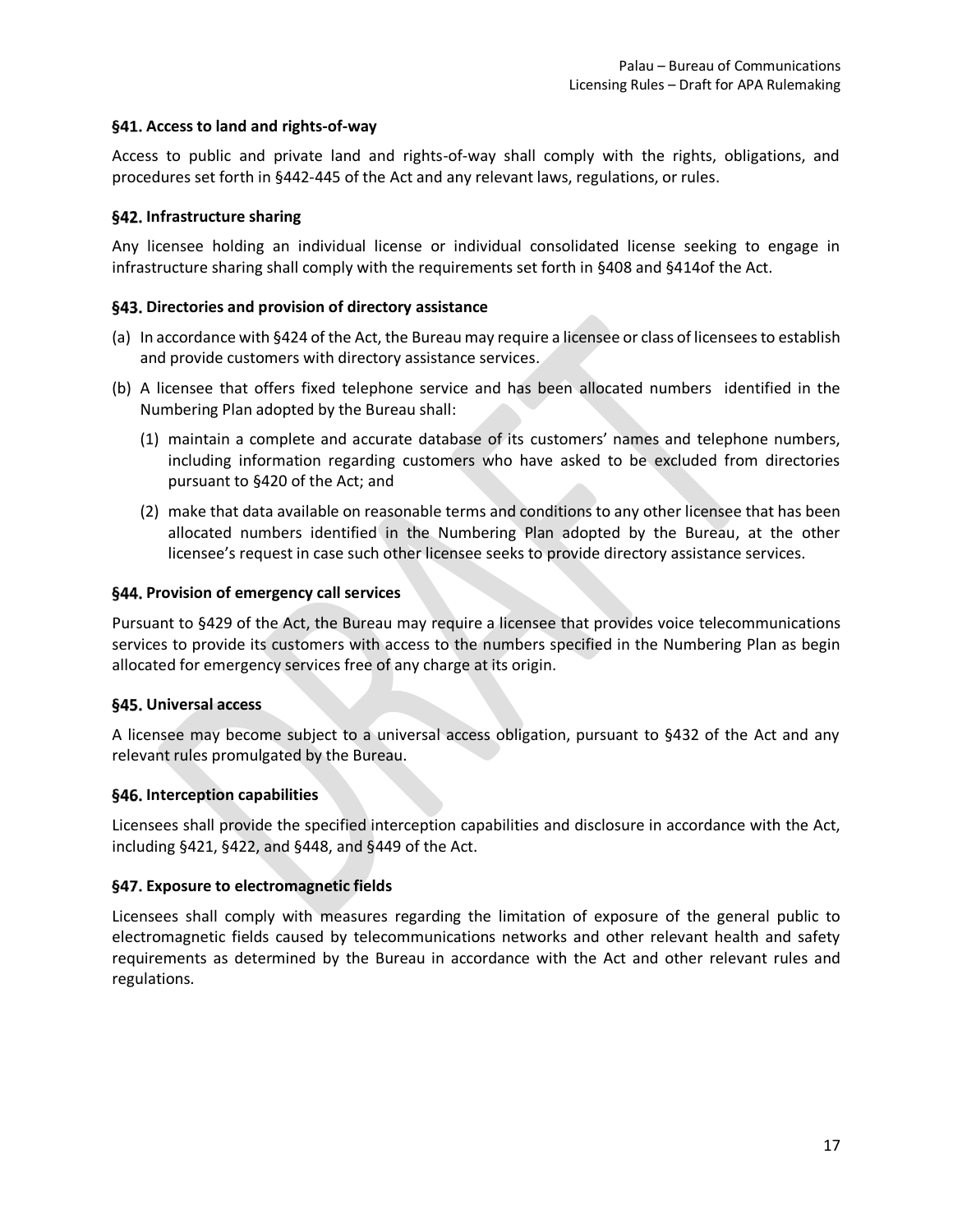## <span id="page-17-0"></span>**Chapter VII. Access to Scarce Resources**

## <span id="page-17-1"></span>**Access to radio frequency spectrum resources**

The Bureau shall issue radio frequency spectrum licenses separately from an operating license in accordance with §404 and §405 of the Act and any radio frequency rules promulgated by the Bureau.

## <span id="page-17-2"></span>**Allocation and use of numbers**

- (a) Licensees may request the allocation of numbers from the Bureau in accordance §428 of the Act and the Numbering Plan and relevant rules promulgated by the Bureau.
- (b) Licensees must ensure that numbers allocated to them are used effectively and efficiently in accordance with the requirements set forth in the Numbering Plan that the Bureau may promulgate.

## <span id="page-17-3"></span>**Chapter VIII. Monitoring and Enforcement**

## <span id="page-17-4"></span>**Provision of information**

- (a) The Bureau may establish additional notification and provision of information requirements, including regular reporting obligations, provided that such requirements are necessary or desirable for the Bureau to carry out its functions or exercise its powers under the Act.
- (b) Pursuant to §448 of the Act, a licensee shall provide information or documents or give evidence to the Bureau upon written notice and within the time and manner specified in the notice.

## <span id="page-17-5"></span>§51. Permission to inspect

A licensee's premises are subject to entry or inspection in accordance with §446 of the Act.

## <span id="page-17-6"></span>§52. Notice of contravention

- (a) Where the Bureau considers that a licensee is engaging in anti-competitive conduct, the Bureau and the licensee shall follow the contravention procedures in accordance with §416 of the Act.
- (b) Except for anti-competitive conduct, if the Bureau has a legitimate reason to believe that a licensee has committed or is committing a contravention the Act, these rules, the license, or other regulations, rules, orders or decisions issued by the Bureau, the Bureau may initiate an investigation into the alleged contravention, pursuant to the Bureau's duties and powers under §302 of the Act.
- (c) Prior to the determination that an offense has been committed under §450 of the Act, the Bureau shall provide the licensee with a written notice of the alleged contravention that specifies:
	- (1) the conduct and specific obligations that the Bureau deems to be in contravention;
	- (2) a description of the Bureau's factual and legal conclusions;
	- (3) the actions that the licensee shall take to remedy the alleged contravention; and
	- (4) the timeframe in which the licensee shall comply with the alleged contravention notice.
- (d) The licensee shall be granted a reasonable opportunity to respond to the Bureau's notice, including to correct the alleged contravention.
- (e) If a licensee does not comply with the notice served under subsection (b), the Bureau may refer the alleged contravention to the Attorney General for prosecution in accordance with §454 of the Act.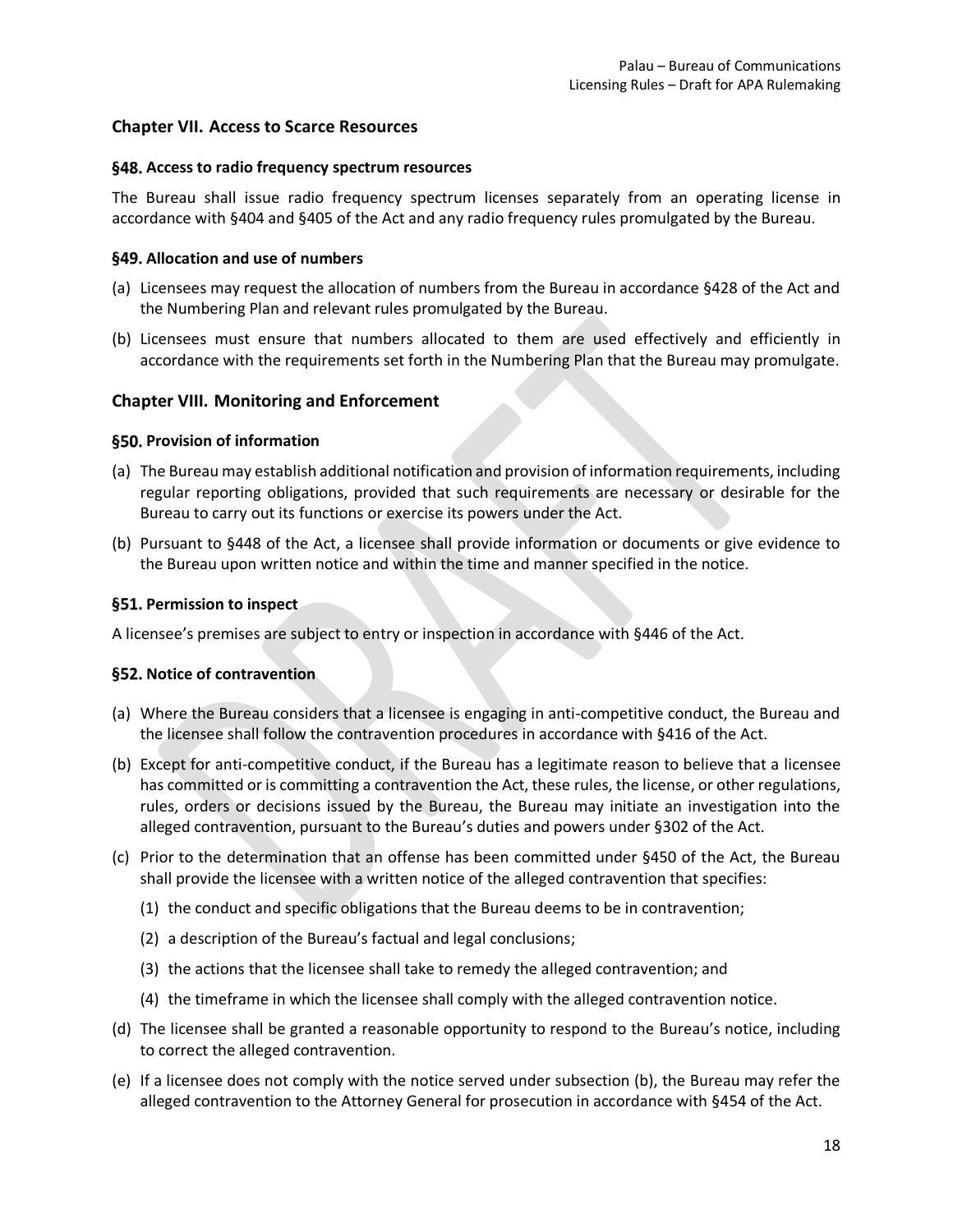## <span id="page-18-0"></span>**Chapter IX. Transition Provisions**

## <span id="page-18-1"></span>**Moratorium on operating licenses**

- (a) Pursuant to §707 of the Act, there shall be a moratorium until January 1, 2025, or as modified by the Bureau, on the:
	- (1) establishment of new telecommunications service companies in Palau; and
	- (2) issuance of any new operating license to any person, company or entity that did not have an established telecommunications business in Palau on the effective date of the Act.
- (b) For avoidance of doubt, the moratorium does not apply to:
	- (1) individuals or entities operating or intending to operate exempt networks or exempt services; and
	- (2) excluded services and networks in accordance with §102 of the Act.

## <span id="page-18-2"></span>**§54. Transition provisions for PNCC**

The replacement of PNCC's statutory authorizations for the individual consolidated license shall be conducted pursuant to §705 of the Act.

## <span id="page-18-3"></span>**Transition provisions for persons subject to §401(b) and §706(a) of the Act**

- (a) Applications filed in accordance with §401(b) and/or §706(a) of the Act shall be reviewed and adjudicated by the Bureau within six (6) months of the effective date.
- (b) The Bureau shall:
	- (1) review applications filed pursuant to subsection (a);
	- (2) request the applicant to provide any necessary information to complete the review process; and
	- (3) issue or deny the appropriate operating license authorizing the same telecommunications networks and/or telecommunications services that the applicant was previously authorized to engage in and provide.
- (c) The applicant shall:
	- (1) promptly respond to any information requests from the Bureau;
	- (2) otherwise cooperate with the Bureau on the review of the application; and
	- (3) follow the procedures specified i[n §29. i](#page-13-2)f the person seeks to offer additional telecommunications networks and/or telecommunications services that were not authorized prior to the effective date of the Act.
- (d) The Bureau shall not charge an application fee for the review of applications subject to this section.
- (e) For any person subject to §401(b) and/or §706(a) of the Act who did not apply to the Bureau for the appropriate license as specified thereunder, the person shall follow the procedures specified in [Chapter III](#page-7-1) or [Chapter IV,](#page-9-0) as relevant, to obtain the appropriate operating license, unless the Bureau agrees to convert the prior authorization according to the procedures specified in subsection (a).
- (f) Within twelve (12) months of being issued an operating license, persons subject to this section shall transition all existing service contracts entered into with customers prior to the effective date to standardized contracts, pursuant to [§33.](#page-14-3)